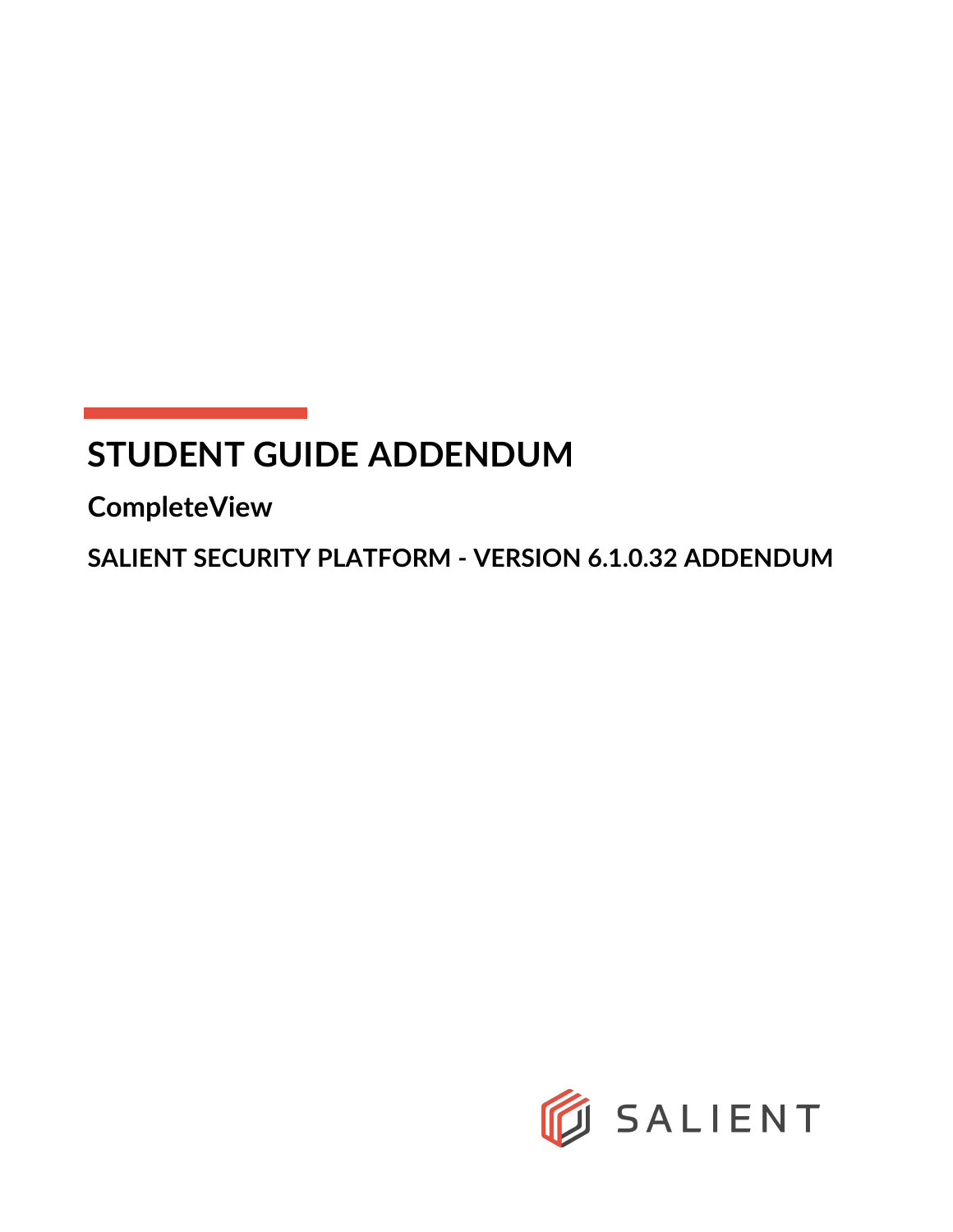# **Table of Contents**

| Introduction <b>contracts</b> and the contract of the contract of the contract of the contract of the contract of the contract of the contract of the contract of the contract of the contract of the contract of the contract of t |  |
|-------------------------------------------------------------------------------------------------------------------------------------------------------------------------------------------------------------------------------------|--|
|                                                                                                                                                                                                                                     |  |
| Camera Process Panel <b>Marine Maria Camera Process Panel Maria Camera</b> 4                                                                                                                                                        |  |
| Collapse and Expand Search Results <b>Manual Accord 2018</b> 5                                                                                                                                                                      |  |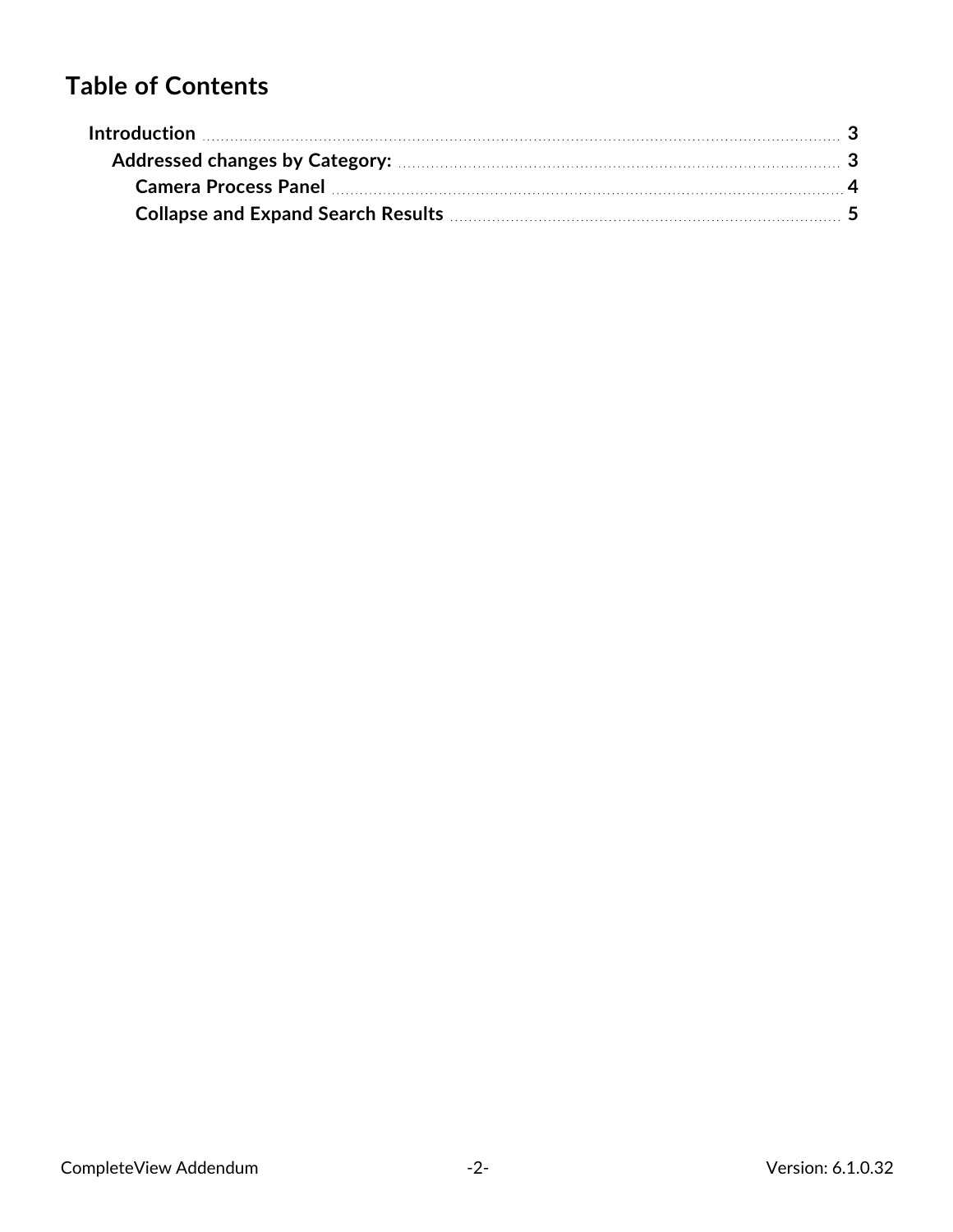# <span id="page-2-0"></span>**Introduction**

This training addendum highlights the major changes and additions to the CompleteView VMS software with the release of CompleteViewVersion 6.1.0.32.

### <span id="page-2-1"></span>**Addressed changes by Category:**

- **Camera Process Panel- Stream Processing** <sup>l</sup> **Updated stream processing description**
	-

**Playback - Search Video** <sup>l</sup> **Expand and Collapse search results**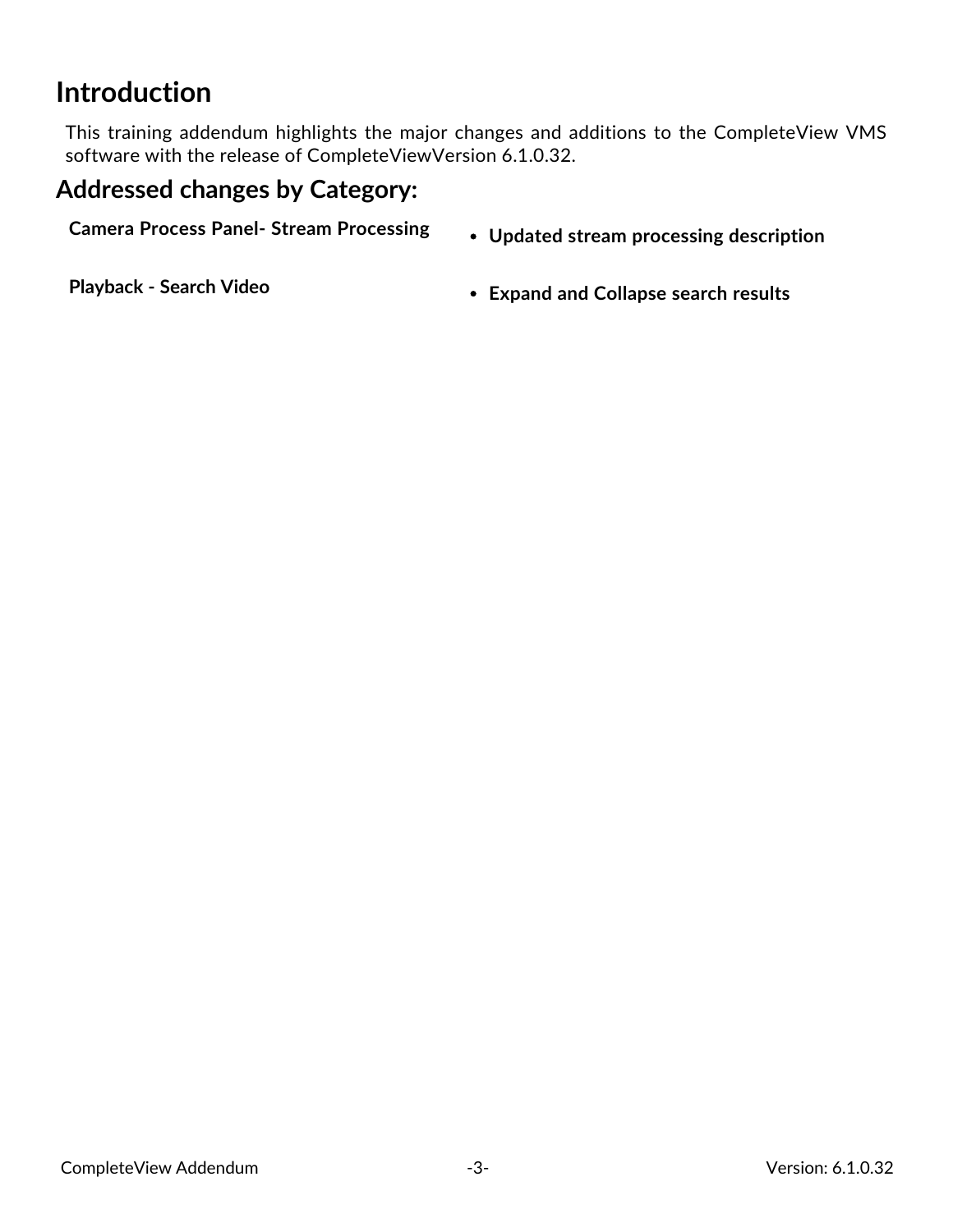#### <span id="page-3-0"></span>**Camera Process Panel**

The Process Panel allows access to ancillary camera features. The panel is divided into four parts, Stream Processing, Stream Overlays, Dynamic Video Decoding, and Dynamic Frame Throttling. These settings are grouped because they allow the Administrator to adjust some of CompleteView's back-end performance settings. Unless necessary, it's best practice to leave settings set to the defaults.

#### **Stream Processing**

CompleteView performs Stream Processing on the incoming video stream to provide advanced functionality, including Dynamic Resolution Scaling, Live Digital PTZ, Server Motion Detection, and Stream Overlays. It is strongly recommended to leave Stream Processing enabled.

|        | <b>STREAM PROCESSING</b>                                                                                                                                                                                              |                                                             |  |  |  |  |  |  |  |
|--------|-----------------------------------------------------------------------------------------------------------------------------------------------------------------------------------------------------------------------|-------------------------------------------------------------|--|--|--|--|--|--|--|
| Enable | Stream Processing must be enabled to achieve the following functionalities:                                                                                                                                           |                                                             |  |  |  |  |  |  |  |
|        | <b>Server Motion Detection</b><br><b>Live Digital PTZ</b>                                                                                                                                                             | <b>Dynamic Resolution Scaling</b><br><b>Stream Overlays</b> |  |  |  |  |  |  |  |
|        | If you do not need any of the above features, you can disable stream processing and reduce the Recording Server's resource consumption. As a<br>result, the Recording Server can support a greater number of cameras. |                                                             |  |  |  |  |  |  |  |
|        | NOTE: If the video stream is not compressed (as in the case of generation I analog capture cards), Server Processing will be always enabled.                                                                          |                                                             |  |  |  |  |  |  |  |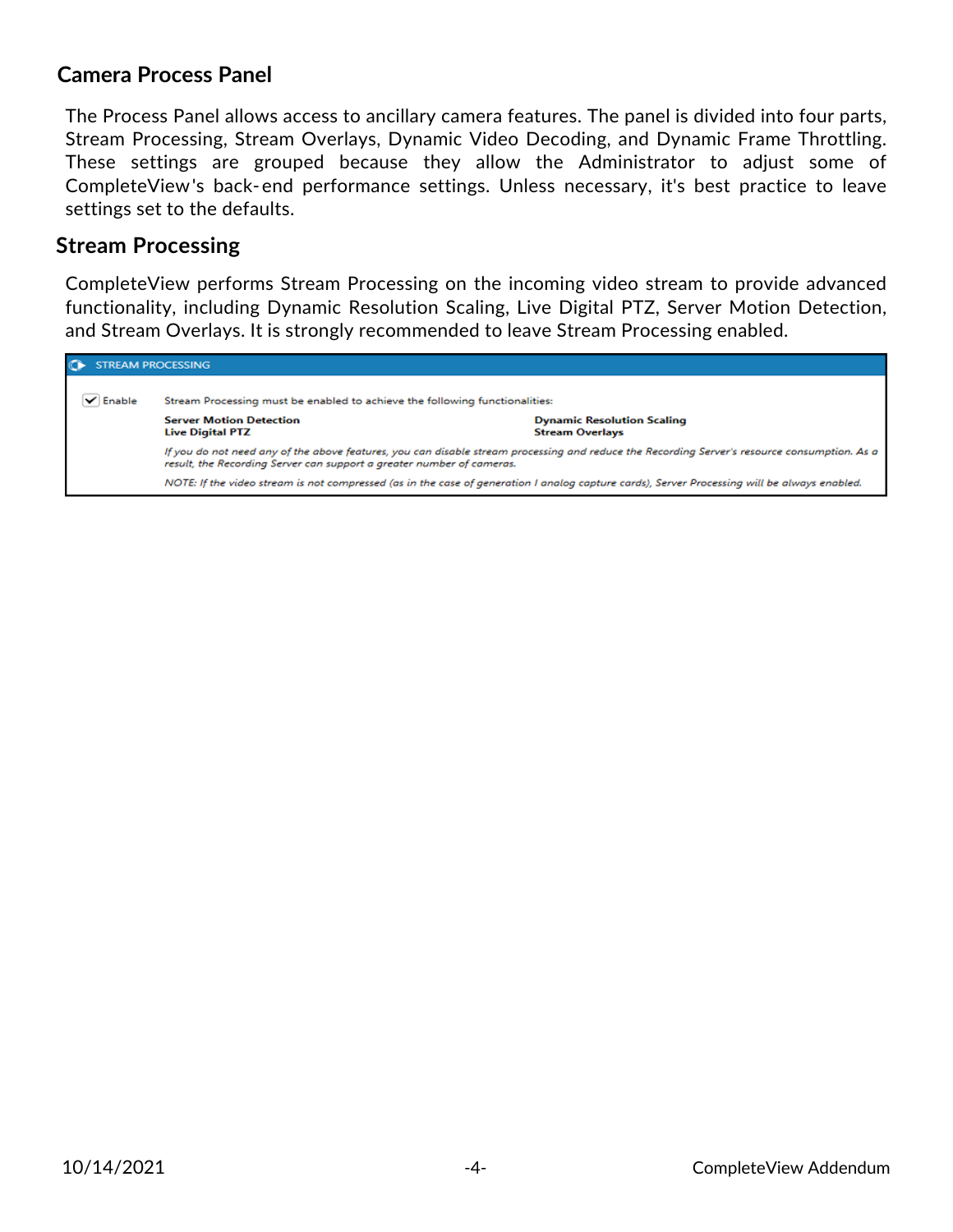#### <span id="page-4-0"></span>**Collapse and Expand Search Results**

In Playback, the Search by list or Search by Thumbnails results may be collapsed and expanded using the directional icon located in the top left of the search video pane. Collapsing the results will maximize the video playback window, whereas expanding (the default setting) will display both the search results and the playback window.

#### **Expanded View**

|             | <b>SALIENT</b>                                          | $\bullet$<br>A<br><b>HOME</b><br><b>LIVE VIEW</b>                                                                                                    | $\Box$<br><b>DASHBOARD</b>                                   | $\overline{a}$<br><b>MAINTENANC</b> |                                                      | B                                                                            | ⊙ |                      |                  |
|-------------|---------------------------------------------------------|------------------------------------------------------------------------------------------------------------------------------------------------------|--------------------------------------------------------------|-------------------------------------|------------------------------------------------------|------------------------------------------------------------------------------|---|----------------------|------------------|
| ∝           | Q Search Video                                          |                                                                                                                                                      |                                                              | العميد                              |                                                      |                                                                              |   |                      |                  |
|             |                                                         | TRS-1<br>Server<br>1 - Office-1<br>Camera<br>Start Time 9/6/2021 11:59:59 PM<br>End Time   10/13/2021 11:59:59 PM<br>Time Zone Local<br>Smart Search | $\sim$<br>$\checkmark$<br>儘<br>盡<br>$\checkmark$<br>Q Search |                                     | Solient Systems Training - Nor Oct 4, 2021, 08:39:02 |                                                                              |   |                      | <b>MA FF IPH</b> |
|             | EQ Search Results                                       |                                                                                                                                                      |                                                              | 清理                                  |                                                      |                                                                              |   |                      |                  |
| <b>TYPE</b> | <b>START TIME</b>                                       | <b>END TIME</b>                                                                                                                                      | <b>DESCRIPTION</b>                                           | FILE SIZE (KB)                      |                                                      |                                                                              |   |                      |                  |
|             | 10/4/2021 8:38:13 A 10/4/2021 4:21:15 P                 |                                                                                                                                                      |                                                              | 300659                              |                                                      |                                                                              |   |                      |                  |
|             | 10/5/2021 10:21:17 10/5/2021 4:18:18 P                  |                                                                                                                                                      |                                                              | 227051                              |                                                      |                                                                              |   |                      |                  |
|             | 10/7/2021 11:47:29 , 10/7/2021 11:53:35                 |                                                                                                                                                      |                                                              | 4030                                |                                                      |                                                                              |   |                      |                  |
|             | 10/7/2021 11:53:39 / 10/7/2021 12:04:28                 |                                                                                                                                                      |                                                              | 7089                                |                                                      |                                                                              |   |                      |                  |
|             | 10/7/2021 12:05:02 10/7/2021 12:33:18                   |                                                                                                                                                      |                                                              | 19931                               | 10/4/2021 8:38:13 AM                                 | 10/4/2021 8:39:02 AM                                                         |   | 10/4/2021 4:21:15 PM |                  |
|             | 10/7/2021 12:33:23 10/7/2021 12:44:57                   |                                                                                                                                                      |                                                              | 7367                                |                                                      |                                                                              |   |                      |                  |
|             | Video Type $\blacksquare$ $\blacksquare$ $\blacksquare$ |                                                                                                                                                      |                                                              | ▶                                   | Normal v                                             | $\mathsf{I} \mathsf{M} \mathsf{M} \blacktriangleright \mathsf{M} \mathsf{M}$ |   |                      | $H \otimes 0$    |

#### **Collapsed View**